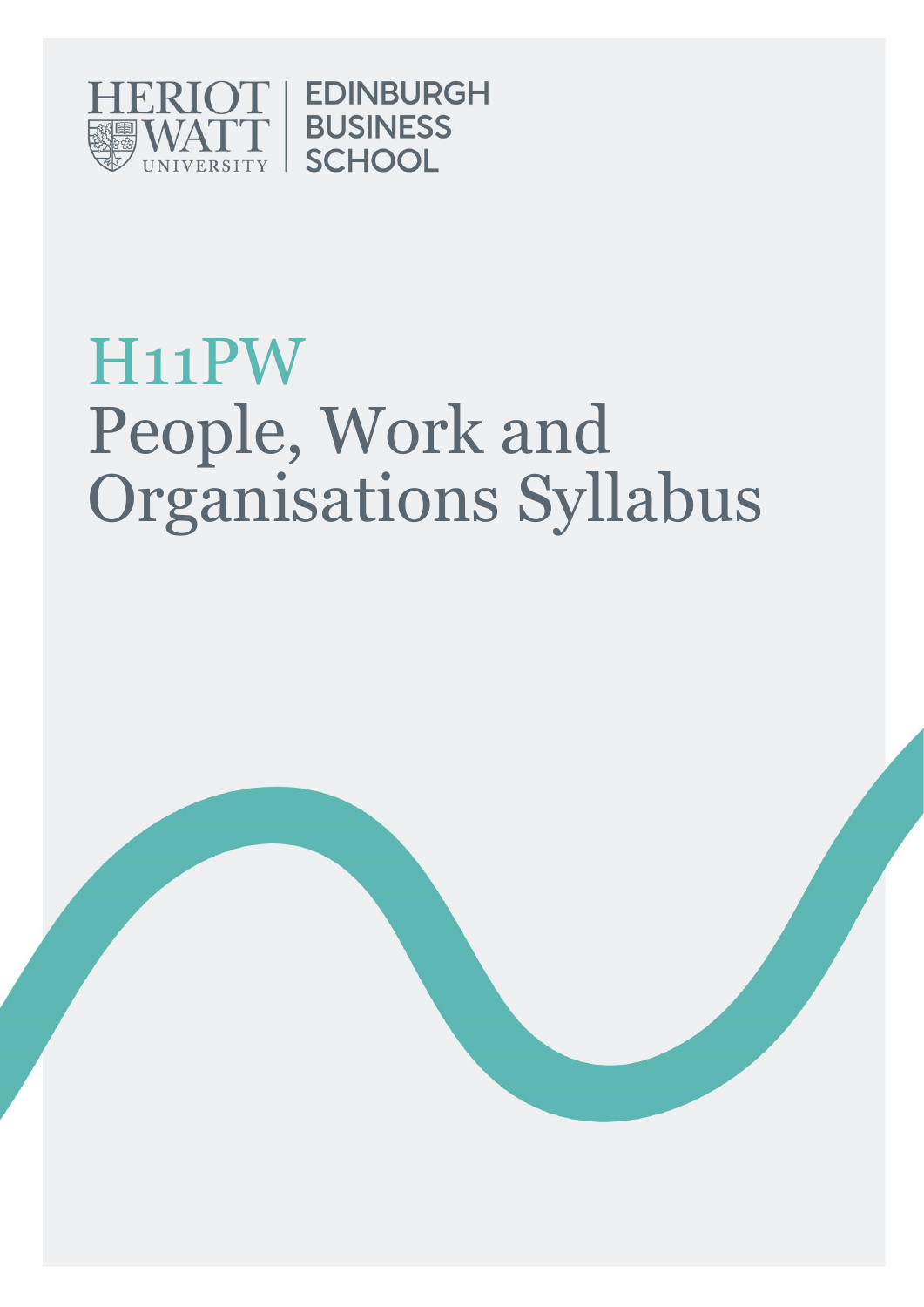

# Course Aim

**The aim of the People, Work and Organisations course is for students to develop a detailed appreciation of factors influencing how people behave at work and how these link to performance. The course focuses on understanding individual differences, how these differences affect group dynamics and how organisational factors affect individual behaviour. At its core, the course aims to equip students with the skills and knowledge to positively impact on individual, team and organisational performance in a variety of dynamic organisational contexts.**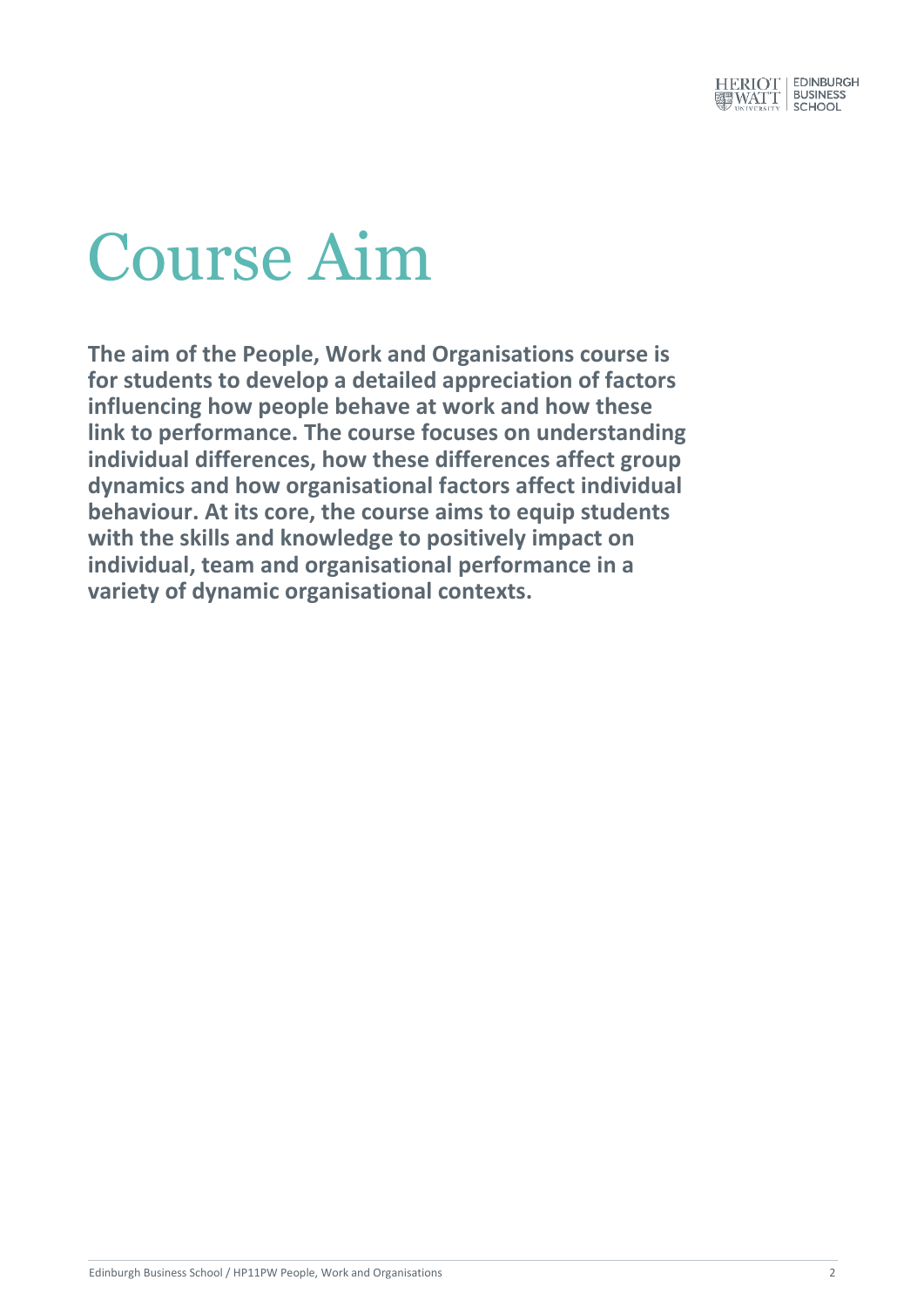

### **Contents**

| <b>Course Synopsis</b>                      |         |
|---------------------------------------------|---------|
| <b>Course Learning Outcomes</b>             | 4       |
| <b>Course Structure</b>                     |         |
| Module 1: Understanding Behaviour           |         |
| in Organisations                            | 5       |
| Module 2: Individual Differences            | $5 - 6$ |
| Module 3: Motivation and Engagement         | 6       |
| Module 4: Work Group Dynamics               | $6 - 7$ |
| Module 5: Power, Politics and Conflicts     | 7       |
| Module 6: Designing Effective Organisations | $7 - 8$ |
| Module 7: Organisational Culture            | 8       |
| Module 8: Organisational Change             | 8       |
| <b>Assessment</b>                           |         |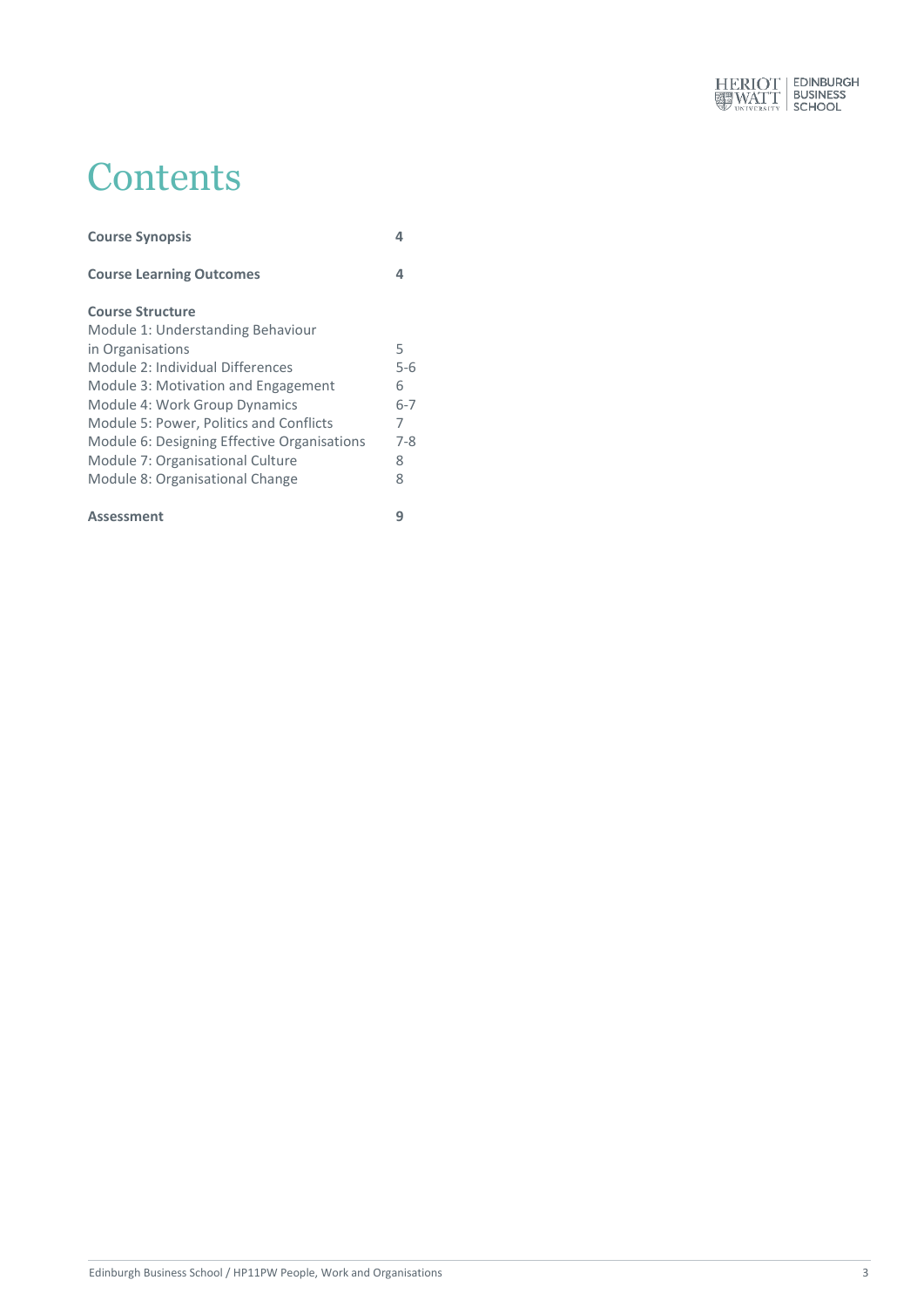

## Course Synopsis

**The course examines a range of ideas that provide insights into how people behave at work and provide managers with the opportunity to apply theoretical principles to real life organisational issues.** 

These include understanding why people behave the way they do, what motivates people at work, how to develop and manage effective teams in diverse settings, how to design an effective structure and create a stimulating organisational culture, how to drive organisational change and leverage social networks, among others.

The course is divided into eight modules which introduce the key schools of thought in organisational behaviour (OB) before exploring how human behaviour at work is affected by individual, team and organisational factors. The course concludes with a detailed case study that allows students to draw on their knowledge of organisational behaviour and recommend interventions to improve performance. Throughout the course, students are encouraged to think critically about their role as managers and to reflect on their practice in light of relevant theory.

## Course Learning Outcomes

#### **On completion of this course students will be able to:**

- Show critical awareness of historical, current and future developments in the field of OB
- Appreciate how the organisational context is influenced by social, political, cultural, technological and environmental factors
- Explain the factors that affect workplace behaviour taking into account individual differences, group dynamics and organisational culture and design
- Apply an understanding of workplace behaviour to diverse organisational contexts
- Analyse workplace scenarios and recommend individual, group or organisational level interventions to improve performance
- Critically evaluate the role of management and how management behaviour can impact on individual, team and organisation performance
- Reflect on their own behaviour at work and the impact of their behaviour on others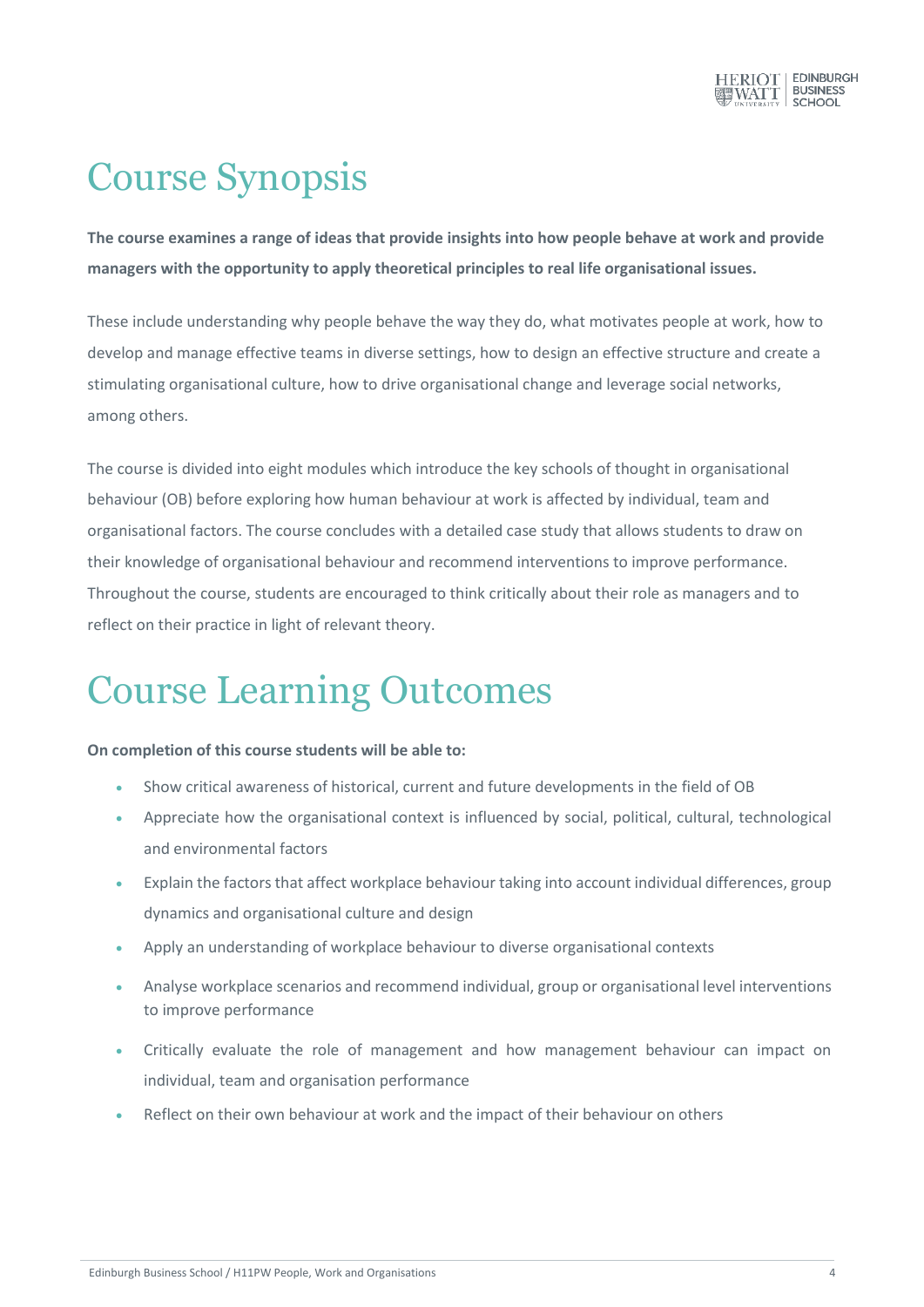

### Course Structure

The course is divided into eight learning modules as follows:

#### **Modules covered are:**

- Understanding behaviour in organisations
- Individual differences
- Motivation and engagement
- Work group dynamics
- Power, politics and conflict
- Designing effective organisations
- Organisational culture
- Organisational change

#### **Module 1: Understanding Behaviour in Organisations**

The aim of this module is to provide students with an introduction to organisational behaviour as a discipline, introduce some key perspectives on workplace behaviour and highlight the importance of understanding behaviour for those managing within organisations.

At the end of this module students will be able to:

- Define organisational behaviour
- Outline the key developments in OB as a discipline
- Analyse the changing nature of organisations and organisational behaviour

Topics covered are as follows.

- What is organisational behaviour?
- The relationship between OB and management
- Key schools of thought (Classical school, Human Relations school, contemporary)
- Contemporary influences on the world of work
- Managing a global workforce
- Managing in the  $21<sup>st</sup>$  century

#### **Module 2: Individual Differences**

The aim of this module is to introduce students to differences in individual behaviour, how these impact on organisations and the contribution of diversity to organisational performance. Personality theory and personality testing will be the starting point of our examination of individual behaviour, followed by an exploration of concepts such as attitudes, values, and perceptions.

At the end of this module students will be able to:

Understand individual differences and how they impact on behaviour in organisations

- Evaluate the utility of personality testing in the workplace
- Critically discuss the role of effective diversity management in organisational performance.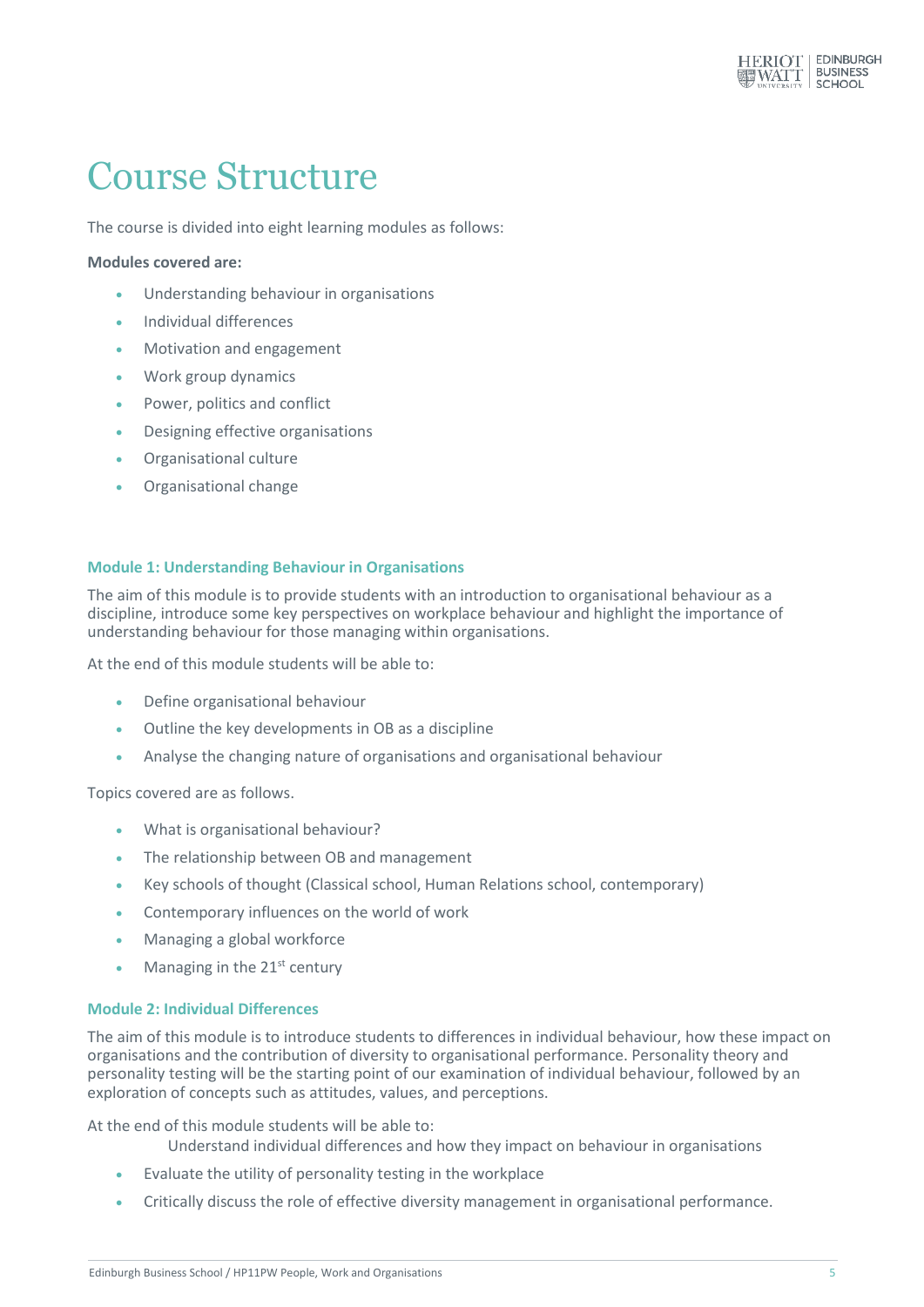

Topics covered are as follows:

- What affects our behaviour at work
- Personality and personality assessment
- **Emotional intelligence**
- Attitudes and values
- Perception and the perceptual process
- Managing diversity
- Neurodiversity
- Psychological Capital

#### **Module 3: Motivation and Engagement**

The aim of this module is explore the concept of workplace motivation and provide an understanding of the organisational factors and practices that may impact upon employee satisfaction, motivation and, in turn, performance in the organisation.

At the end of this module students will be able to:

- Describe the differences between theories of workplace motivation
- Understand how performance management and reward systems impact upon individual motivation and performance
- Recognise how job design systems affect employee motivation

Topics covered are as follows:

- Theories of motivation
- Reward and motivation
- Job design
- Job crafting
- Performance management
- Work engagement
- Job Demand-Resources model

#### **Module 4: Work Group Dynamics**

The aim of this module is to identify and explore what a group is and what makes a group a team. This module will look at why individuals feel the need to gather in groups and explore ways in which organisations promote teams and team-working. Having explored these general areas, we will then move on to looking into types of groups and teams and the stages of group development. The module will also discuss modern approaches to group working such as virtual teams before concluding by considering whether all team work is positive for both the individual and the organisation.

At the end of this module students will be able to:

- Discriminate between different types of groups and teams
- Appreciate the importance of teams for an organisation

Understand the dynamics of group performance, effectiveness and cohesiveness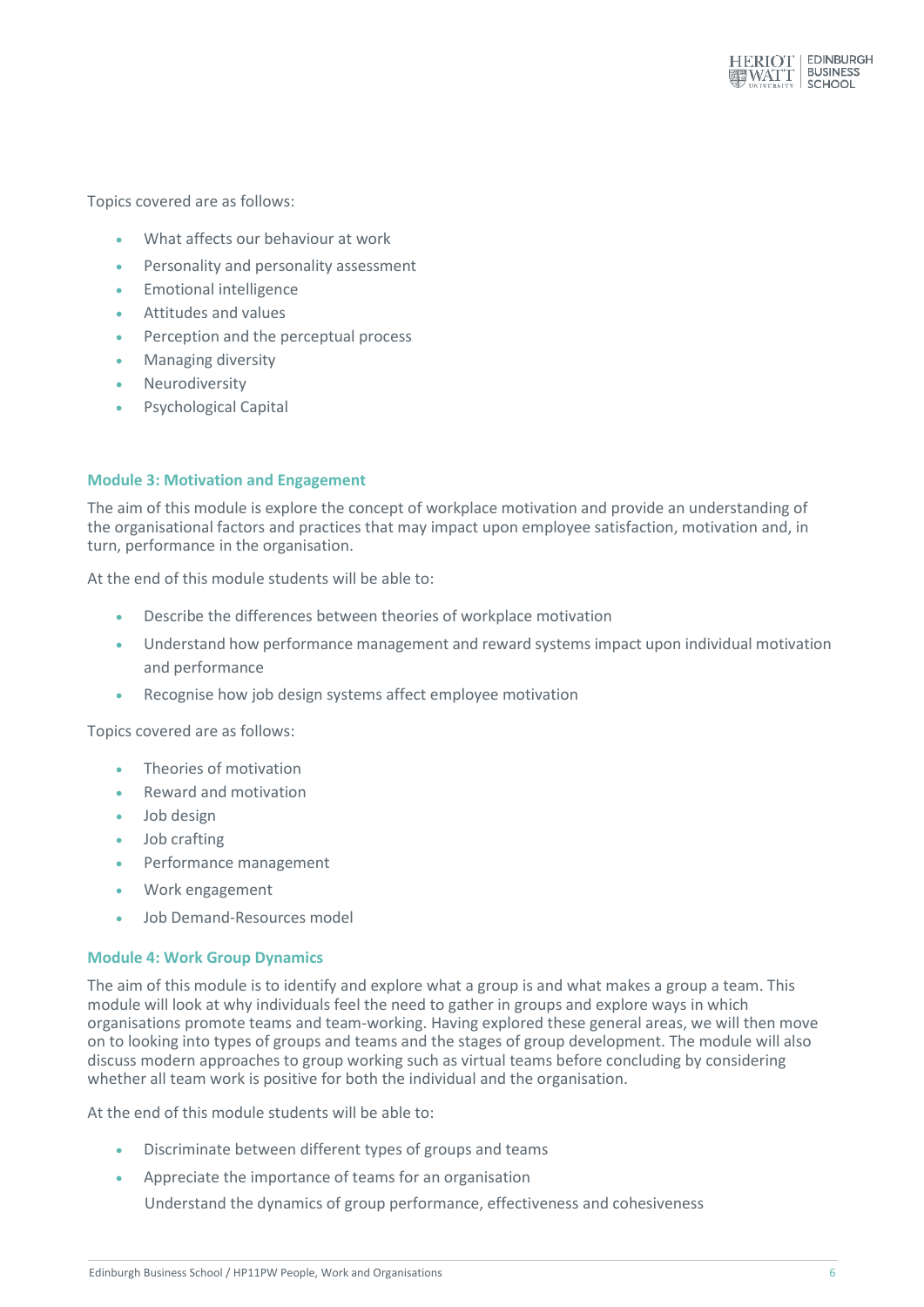

Topics covered are as follows:

- The difference between groups and teams
- Formal and Informal groups
- Stages of Team development
- Building effective, cohesive teams
- Contemporary approaches to team working
- The downsides of team working

#### **Module 5: Power, Politics and Conflict**

The aim of this module is to offer definitions of power, politics and conflict within organisations and help students understand mechanisms of power executions within organisations. It also provides students with analytical tools to help them understand culture-specific situations and equip them to better manage change and conflict at work.

At the end of this module students will be able to:

- Identify different sources of power and understand the concept of powerlessness
- Understand the relationship between power, politics and organisational change
- Recognise that an understanding of culture-specific situations could help organisations better manage conflict

Topics covered are as follows:

- Organisations as complex political systems
- The different bases of individual and organisational power
- Organisational politics
- Managing organisational politics
- Organisational conflict
- Managing conflict

#### **Module 6: Designing Effective Organisations**

The aim of this module is to consider why it is important to understand organisational design and look at how different types of structures can drive individual and team behaviour as well as organisational performance. We will explore how theories and practice of structuring organisations have evolved in response to the changing environment before considering how organisations might be designed in future.

At the end of this module students will be able to:

- Describe the elements that interplay when designing organisations;
- Explain the major factors that influence structural design;
- Compare and contrast different types of organisational structure.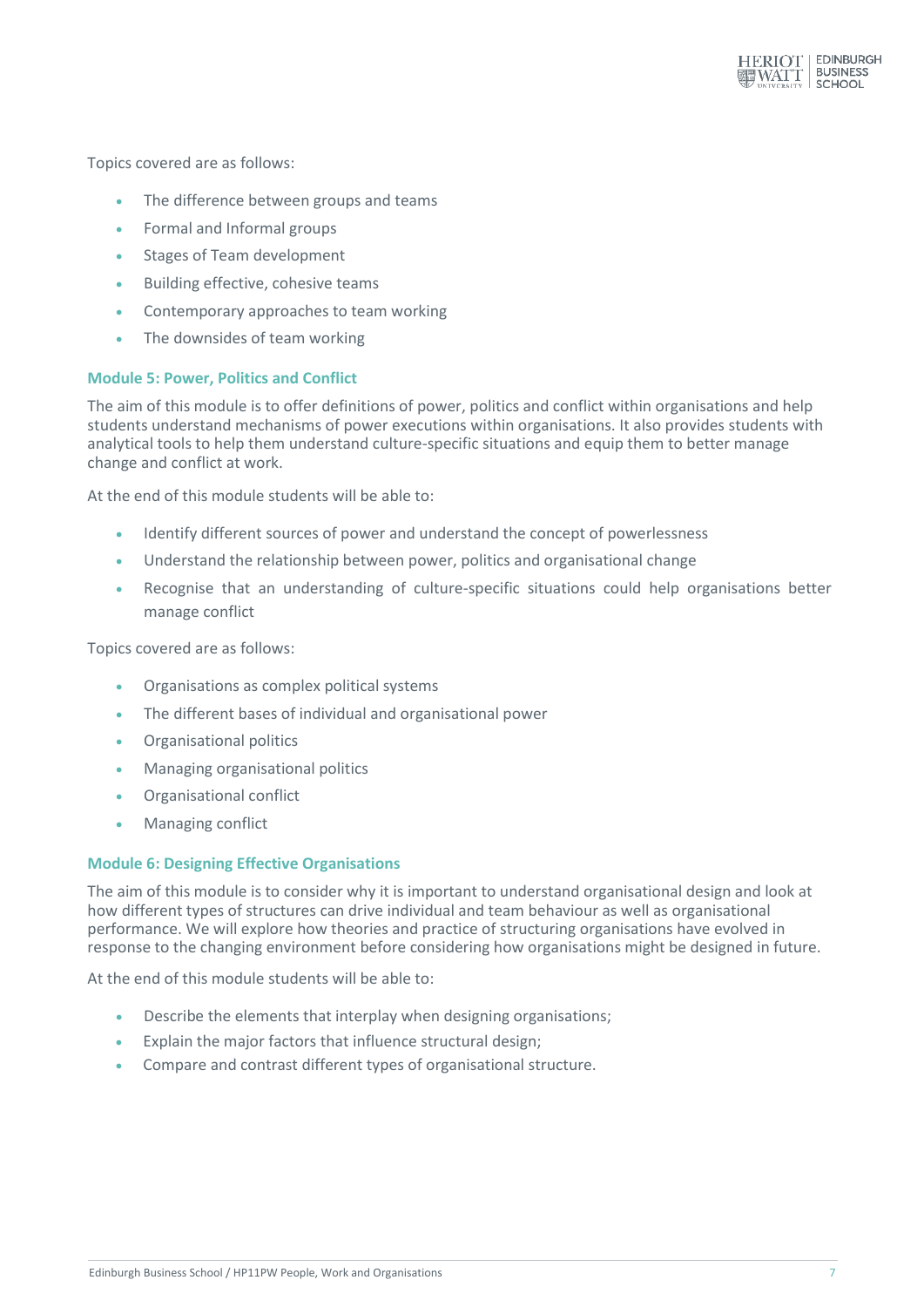

Topics covered are as follows:

- STAR model of organisation design
- Features of organisation structures
- The importance of social networks
- Bureaucratic and contingency approaches
- Types of structures vertical, horizontal and boundaryless organisations

#### **Module 7: Organisational Culture**

The aim of this module is to examine the effect of organisational culture on workplace behaviour, explore whether culture can be managed and understand the challenges of changing culture.

At the end of this module students will be able to:

- Describe key features of organisational culture
- Explain how organisational culture affects workplace behaviour
- Identify levers that can be used to influence organisational culture

Topics covered are as follows:

- Features of organisational culture
- Theories and typologies of culture
- Can culture be managed?
- Changing organisational culture
- Leading cultural change
- Organisational culture and ethics

#### **Module 8: Organisational Change**

The aim of this module is to explore different types of organisational changes, how people respond to change and how to effectively make change happen.

At the end of this module students will be able to:

- Compare and contrast approaches to understanding change
- Critique models of change management
- Describe factors influencing the successful management of change

Topics covered are as follows:

- **•** Factors triggering the need for change
- Change management models
- **Emergent versus planned change**
- The human aspects of change
- Contemporary approaches to managing change
- Leading change initiatives